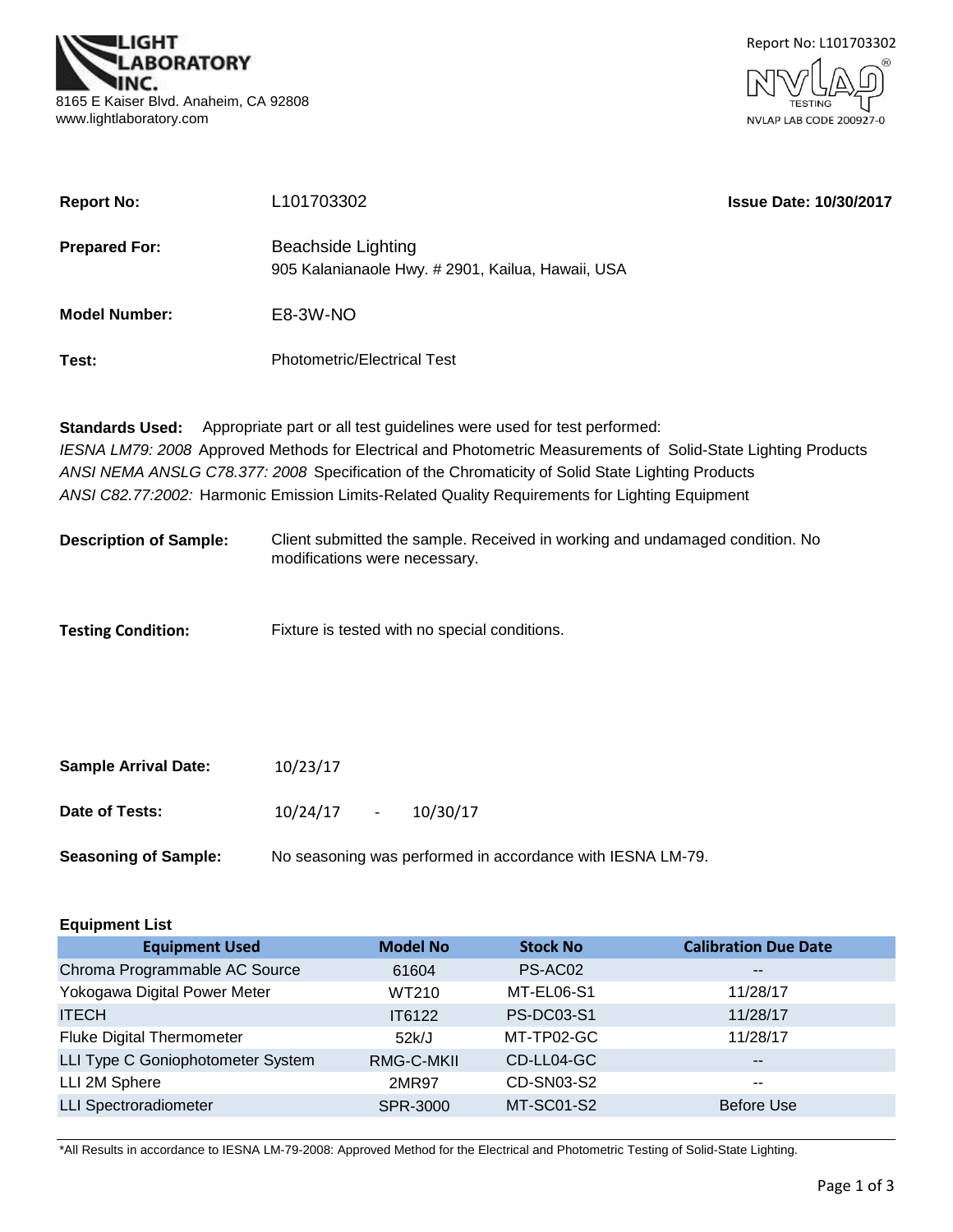





| <b>Test Summary</b>                  |                           |
|--------------------------------------|---------------------------|
| <b>Manufacturer:</b>                 | <b>Beachside Lighting</b> |
| <b>Model Number:</b>                 | E8-3W-NO                  |
| <b>Driver Model Number:</b>          | N/A                       |
| <b>Total Lumens:</b>                 | 37.36                     |
| Input Voltage (VAC/60Hz):            | 12.00                     |
| <b>Input Current (Amp):</b>          | 0.32                      |
| Input Power (W):                     | 2.85                      |
| <b>Input Power Factor:</b>           | 0.73                      |
| <b>Current ATHD @ 12V(%):</b>        | 63%                       |
| <b>Current ATHD @ 277V(%):</b>       | N/A                       |
| <b>Efficacy:</b>                     | 13                        |
| Ambient Temperature (°C):            | 25.0                      |
| <b>Stabilization Time (Hours):</b>   | 0:50                      |
| <b>Total Operating Time (Hours):</b> | 1:45                      |





FIG.1 LUMINAIRE

\*All Results in accordance to IESNA LM-79-2008: Approved Method for the Electrical and Photometric Testing of Solid-State Lighting.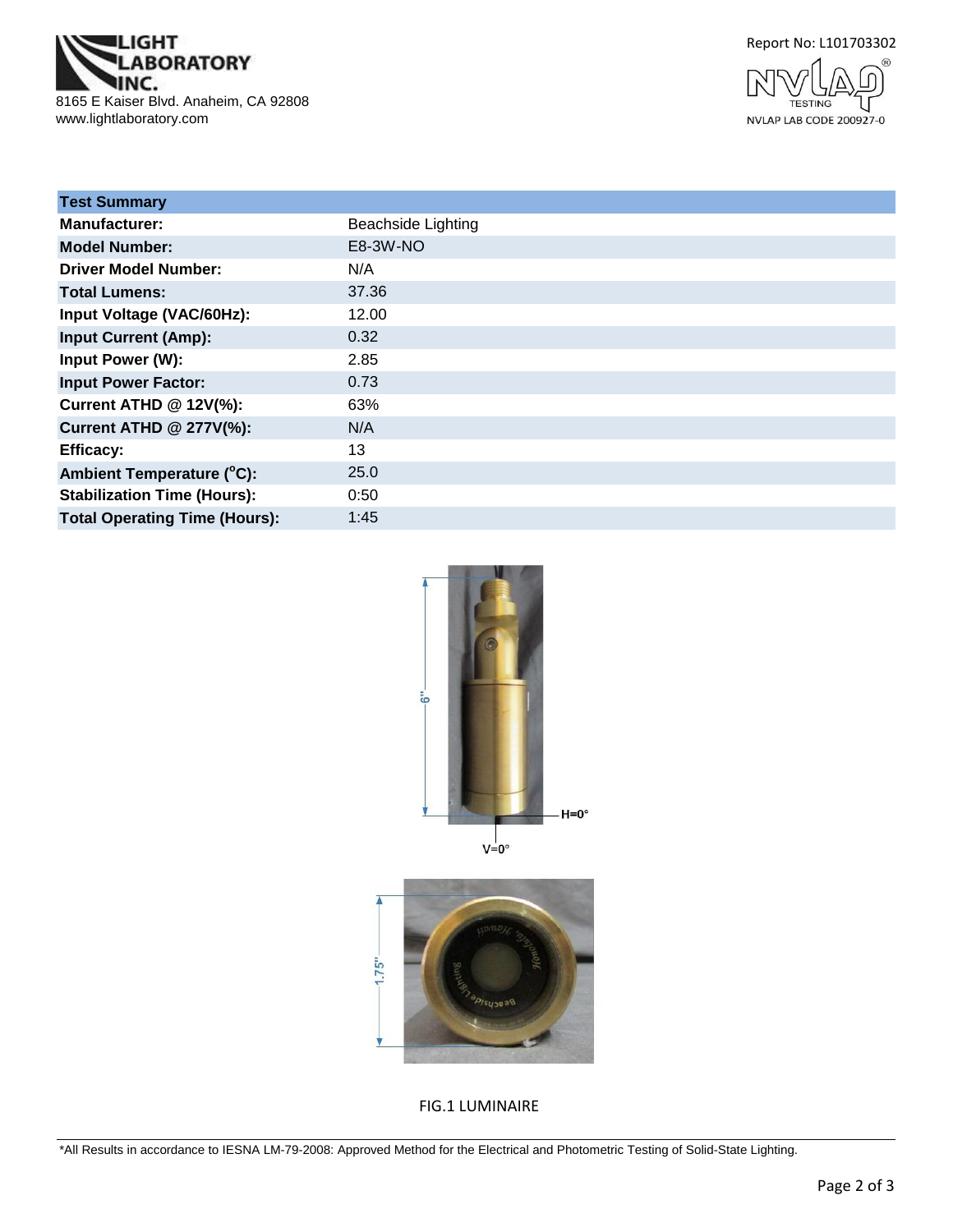



#### **Test Methods**

#### **Photometric Measurements - Goniophotometer**

A Custom Light Laboratory Type C Rotating Mirror Goniophotometer was used to measure candelas(intensity) at each angle of distribution as defined by IESNA for the appropriate fixture type.

Ambient temperature is set to 25°C and is measured from the center of the fixture, within 1ft from the outside of the fixture. Temperature is maintained at  $25^{\circ}$ C throughout the testing process and the sample is stabilized for at least 30mins and longer as necessary for the sample to achieve stabilization.

Electrical measurements are measured using the listed equipment.

#### **Spectral Measurements - Integrating Sphere**

A Sensing Spectroradiometer SPR-3000, in conjunction with Light Laboratory 2 meter integrating sphere was used to measure chromaticity coordinates, correlated color temperature(CCT) and the color rendering index(CRI) for each sample.

Ambient temperature is set to 25°C and is measured from the center of the fixture, within 1ft from the outside of the fixture. Temperature is maintained at  $25^{\circ}$ C throughout the testing process and the sample is stabilized for at least 30mins and longer as necessary for the sample to achieve stabilization.

Electrical measurements are measured using the listed equipment.

Disclaimers:

This report must not be used by the customer to claim product certification, approval or endorsement by NVLAP, NIST or any agency of Federal Government.

Report Prepared by :

Keyur Patel

Ume

*\*Attached are photometric data reports. Total number of pages: 7*

Engineering Manager **Contract Contract Contract Contract Contract Contract Contract Contract Contract Contract Contract Contract Contract Contract Contract Contract Contract Contract Contract Contract Contract Contract Con** Jeff Ahn Steve Kang

Test Report Released by: Test Report Reviewed by:

tenefras

\*All Results in accordance to IESNA LM-79-2008: Approved Method for the Electrical and Photometric Testing of Solid-State Lighting.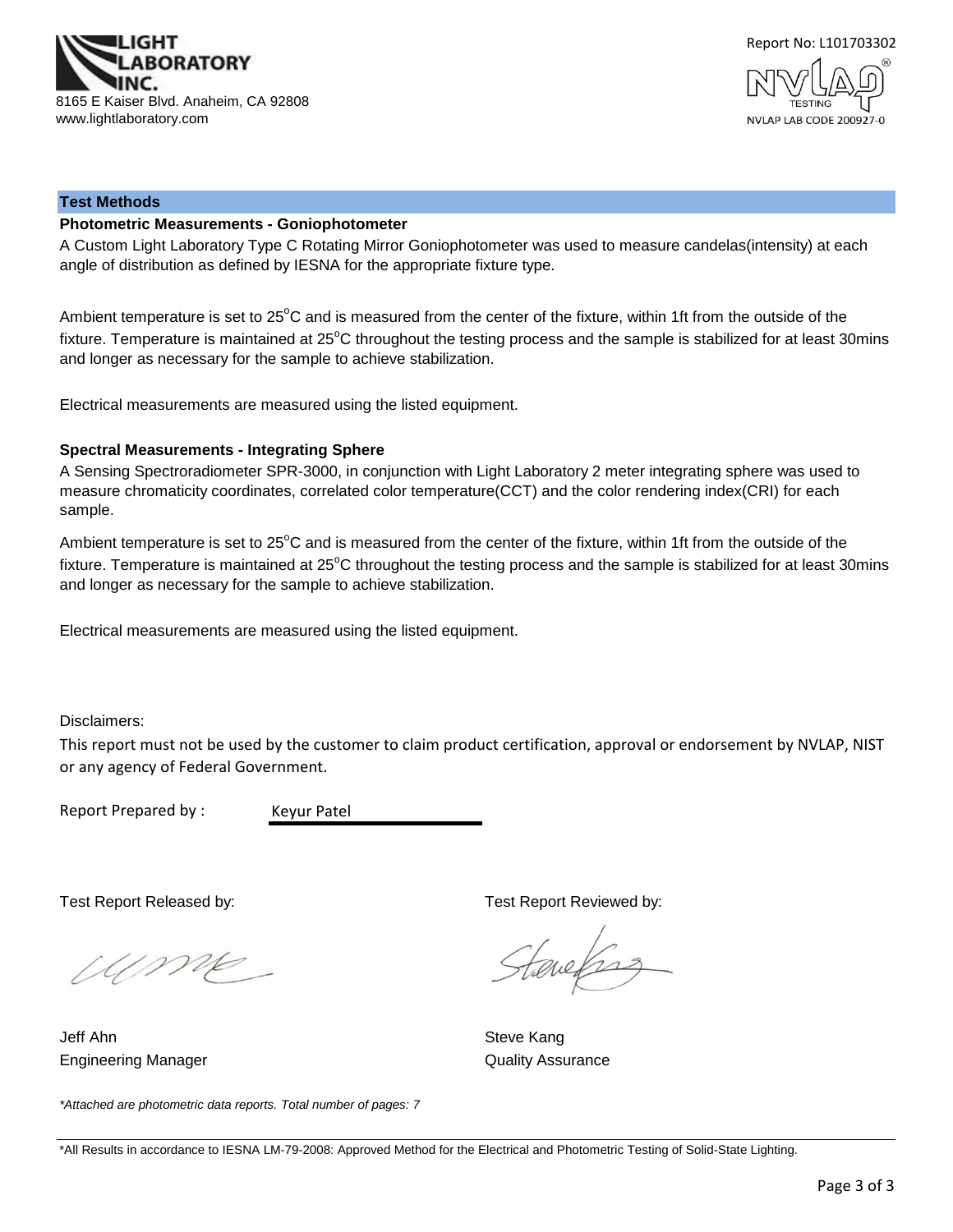

# **Photometric Test Report**

#### **IES FLOOD REPORT PHOTOMETRIC FILENAME : L101703302.IES**

#### **DESCRIPTIVE INFORMATION (From Photometric File)**

IESNA:LM-63-2002 [TEST] L101703302 [TESTLAB] LIGHT LABORATORY, INC. (www.lightlaboratory.com) [ISSUEDATE] 10/30/2017 [MANUFAC] Beachside Lighting [LUMCAT] E8-3W-NO [LUMINAIRE] Directional 3 watt 3000K, no optic [BALLASTCAT] N/A [OTHER] INDICATING THE CANDELA VALUES ARE ABSOLUTE AND [MORE] SHOULD NOT BE FACTORED FOR DIFFERENT LAMP RATINGS. [INPUT] 12VAC, 2.85W [TEST PROCEDURE] IESNA:LM-79-08

Note: Candela values converted from Type-C to Type-B

#### **CHARACTERISTICS**

| <b>NEMA Type</b>             | 5 H x 5 V       |
|------------------------------|-----------------|
| Maximum Candela              | 42.545          |
| Maximum Candela Angle        | OH OV           |
| Horizontal Beam Angle (50%)  | 47.5            |
| Vertical Beam Angle (50%)    | 47.5            |
| Horizontal Field Angle (10%) | 86.0            |
| Vertical Field Angle (10%)   | 86.0            |
| Lumens Per Lamp              | N.A. (absolute) |
| <b>Total Lamp Lumens</b>     | N.A. (absolute) |
| <b>Beam Lumens</b>           | 19              |
| <b>Beam Efficiency</b>       | N.A.            |
| <b>Field Lumens</b>          | 29              |
| <b>Field Efficiency</b>      | N.A.            |
| Spill Lumens                 | 8               |
| Luminaire Lumens             | 37              |
| <b>Total Efficiency</b>      | N.A.            |
| <b>Total Luminaire Watts</b> | 2.85            |
| <b>Ballast Factor</b>        | 1.00            |
|                              |                 |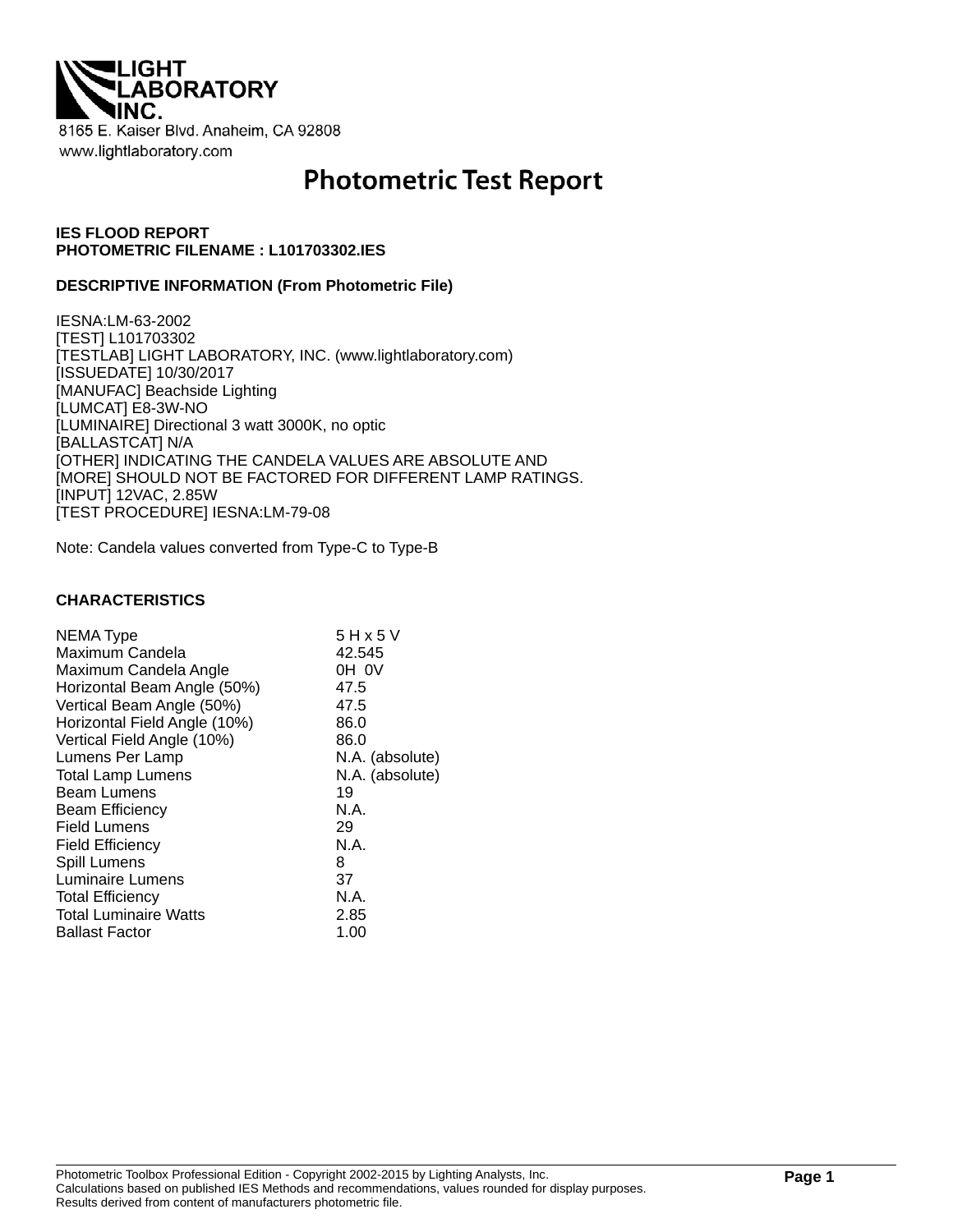#### **IES FLOOD REPORT PHOTOMETRIC FILENAME : L101703302.IES**

#### **AXIAL CANDELA**

| DEG.    | HOR.   | DEG.           | VERT.  |
|---------|--------|----------------|--------|
| 90      | 0      | 90             | 0      |
| 85      | 0      | 85             | 0      |
| 75      | .604   | 75             | .604   |
| 65      | 2.136  | 65             | 2.136  |
| 55      | 3.732  | 55             | 3.732  |
| 47.5    | 3.815  | 47.5           | 3.815  |
| 42.5    | 4.304  | 42.5           | 4.304  |
| 37.5    | 5.517  | 37.5           | 5.517  |
| 33      | 8.002  | 33             | 8.002  |
| 29      | 10.744 | 29             | 10.744 |
| 25.5    | 15.802 | 25.5           | 15.802 |
| 22.5    | 25.151 | 22.5           | 25.151 |
| 19.5    | 34.638 | 19.5           | 34.638 |
| 17      | 39.02  | 17             | 39.02  |
| 15      | 40.962 | 15             | 40.962 |
| 13      | 41.398 | 13             | 41.398 |
| 11      | 41.599 | 11             | 41.599 |
| 9       | 41.804 | 9              | 41.804 |
| 7       | 42.056 | $\overline{7}$ | 42.056 |
| 5       | 42.307 | 5              | 42.307 |
| 3       | 42.473 | 3              | 42.473 |
| 1       | 42.536 | 1              | 42.536 |
| 0       | 42.545 | 0              | 42.545 |
| $-1$    | 42.536 | $-1$           | 42.536 |
| $-3$    | 42.473 | $-3$           | 42.473 |
| $-5$    | 42.307 | $-5$           | 42.307 |
| $-7$    | 42.056 | $-7$           | 42.056 |
| -9      | 41.804 | -9             | 41.804 |
| $-11$   | 41.599 | $-11$          | 41.599 |
| $-13$   | 41.398 | $-13$          | 41.398 |
| $-15$   | 40.962 | $-15$          | 40.962 |
| $-17$   | 39.02  | $-17$          | 39.02  |
| $-19.5$ | 34.638 | $-19.5$        | 34.638 |
| $-22.5$ | 25.151 | $-22.5$        | 25.151 |
| $-25.5$ | 15.802 | $-25.5$        | 15.802 |
| $-29$   | 10.744 | $-29$          | 10.744 |
| $-33$   | 8.002  | $-33$          | 8.002  |
| $-37.5$ | 5.517  | $-37.5$        | 5.517  |
| $-42.5$ | 4.304  | -42.5          | 4.304  |
| $-47.5$ | 3.815  | $-47.5$        | 3.815  |
| $-55$   | 3.732  | $-55$          | 3.732  |
| $-65$   | 2.136  | $-65$          | 2.136  |
| $-75$   | .604   | $-75$          | .604   |
| $-85$   | 0      | $-85$          | 0      |
| $-90$   | 0      | $-90$          | 0      |

#### Zone % 0-20 38.8 0-30 61.8 0-40 72.6<br>0-60 87.9  $0 - 60$ 0-80 99.1 0-90 100 10-90 91.3 20-40 33.8 20-50 42.6 40-70 22.8 60-80 11.2 70-80 3.8 80-90 0.9 90-110 0<br>90-120 0 90-120 90-130 0 90-150 0 90-180 0 110-180 0 0-180 100

#### Photometric Toolbox Professional Edition - Copyright 2002-2015 by Lighting Analysts, Inc. Calculations based on published IES Methods and recommendations, values rounded for display purposes. Results derived from content of manufacturers photometric file.

## **ZONAL LUMEN SUMMARY**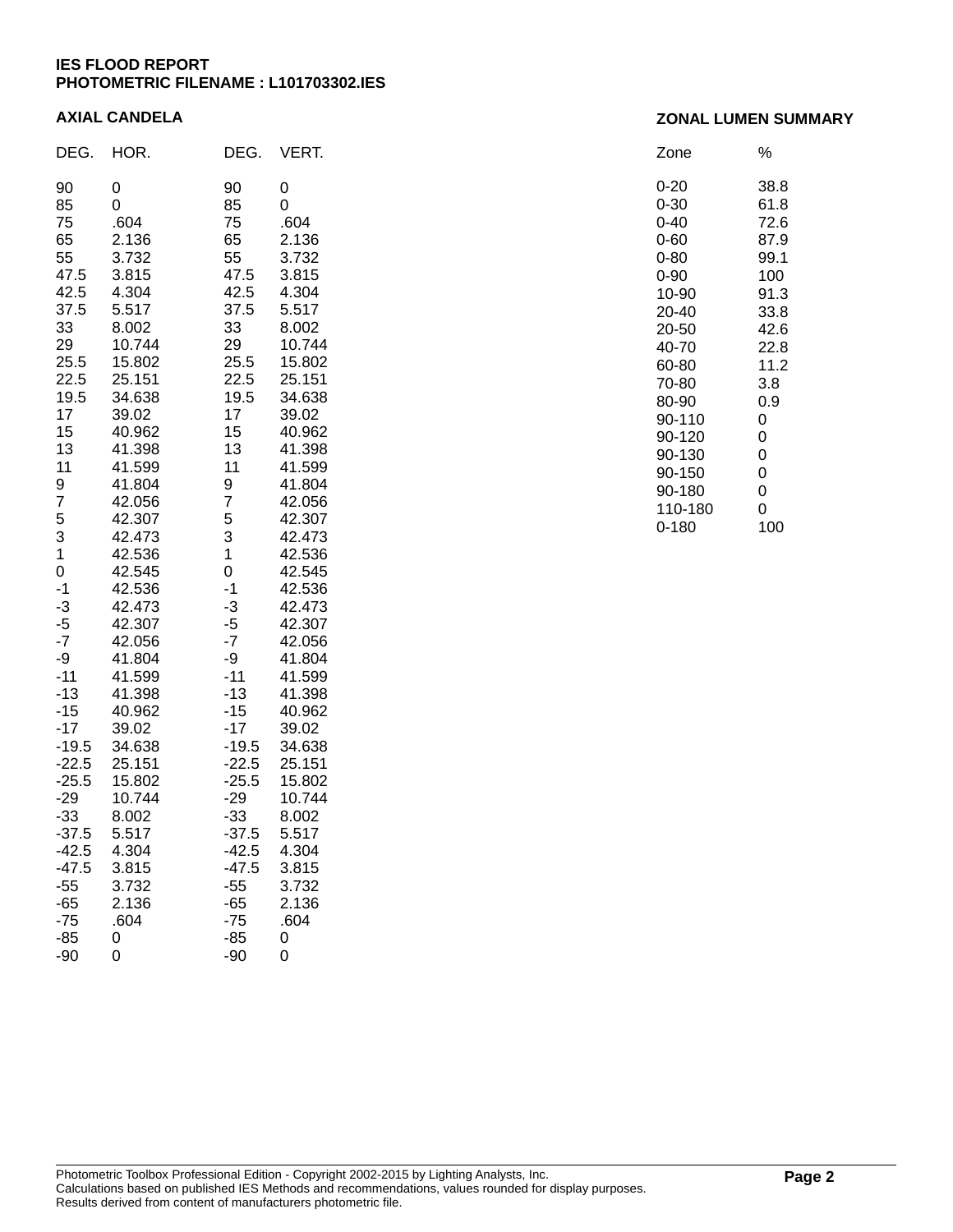## **IES FLOOD REPORT PHOTOMETRIC FILENAME : L101703302.IES**

# **AXIAL CANDELA DISPLAY**



Maximum Candela =  $42.545$  Located At Horizontal Angle = 0, Vertical Angle = 0

H - Horizontal Axial Candela

V - Vertical Axial Candela